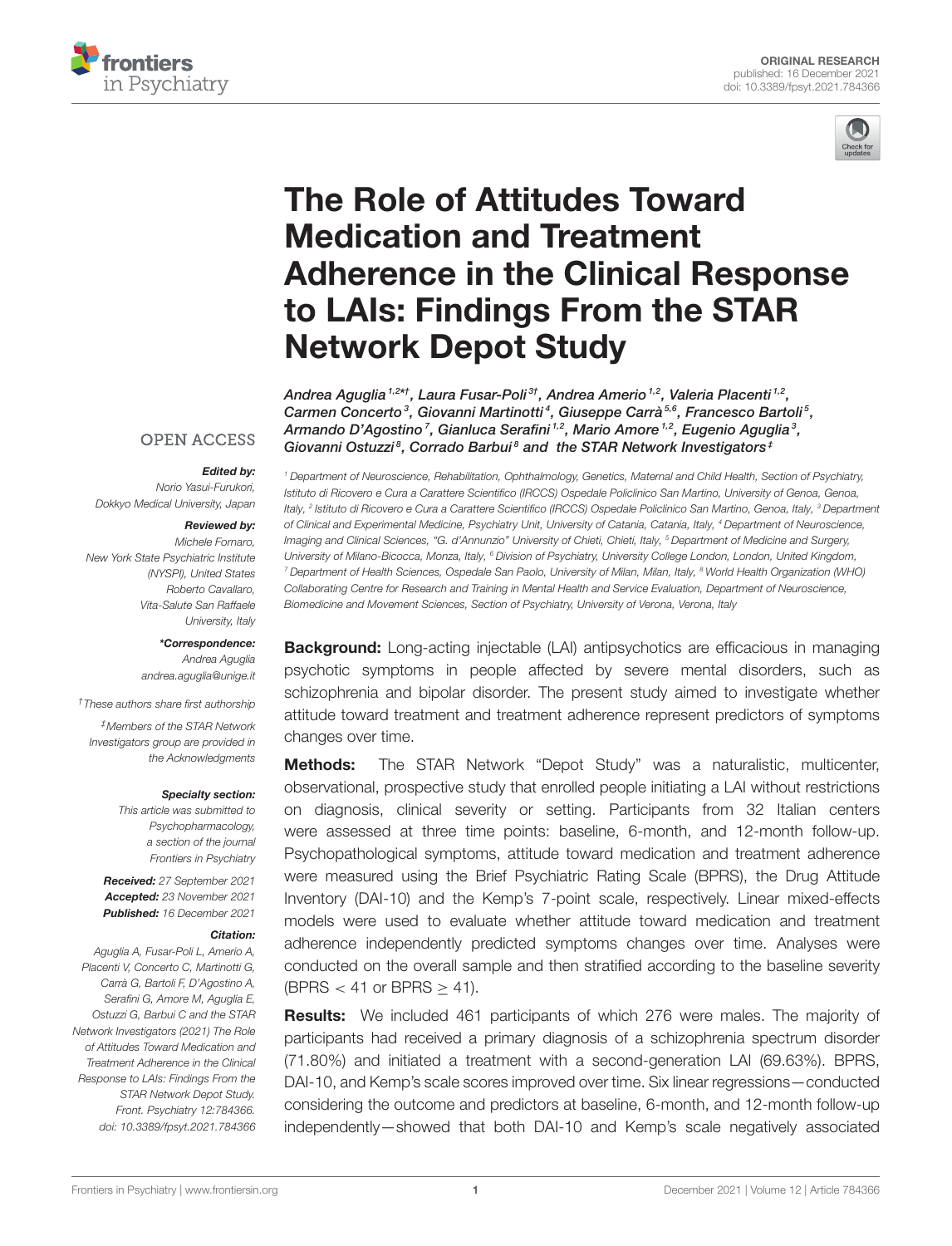with BPRS scores at the three considered time points. Linear mixed-effects models conducted on the overall sample did not show any significant association between attitude toward medication or treatment adherence and changes in psychiatric symptoms over time. However, after stratification according to baseline severity, we found that both DAI-10 and Kemp's scale negatively predicted changes in BPRS scores at 12 month follow-up regardless of baseline severity. The association at 6-month follow-up was confirmed only in the group with moderate or severe symptoms at baseline.

**Conclusion:** Our findings corroborate the importance of improving the quality of relationship between clinicians and patients. Shared decision making and thorough discussions about benefits and side effects may improve the outcome in patients with severe mental disorders.

Keywords: long-acting injectable, antipsychotics, drug, attitude, adherence, therapeutic alliance, psychotic symptoms

# INTRODUCTION

Severe mental illnesses are at higher risk of relapses associated with increased re-hospitalization rates, suicide attempts, behavioral abnormalities, persistent positive and residual symptoms, higher cognitive impairment, partial response with longer time to achieve remission, worsen quality of life and social functioning, and greater mortality and morbidity [\(1](#page-7-0)[–5\)](#page-7-1). A partial/absence adherence to pharmacological treatment is considered one of the most relevant risk factors for relapses [\(6\)](#page-7-2), and it is influenced by several patient-, illness-, medication-, clinician-, and environmental-related factors [\(7–](#page-7-3)[13\)](#page-7-4).

It is well-known that oral and long-acting injectable (LAI) antipsychotics are similarly tolerable [\(14\)](#page-7-5) and effective in the treatment of severe mental illnesses. Nevertheless, there is a literature debate on this topic, with randomized trials in clinically stable individuals showing a similar efficacy profile [\(15\)](#page-7-6), and with large observational studies favoring LAI over oral antipsychotics in terms of re-hospitalizations [\(16–](#page-8-0)[18\)](#page-8-1). Observational studies might be less restrictive in terms of patient selection and have higher external validity, although an increased risk of detection, performance and prescribing bias may represent a relevant limitation [\(19\)](#page-8-2). Although head-to-head comparison of LAIs did not show relevant differences between LAI treatments, aripiprazole, olanzapine, and paliperidone (1 and 3-monthly formulation) might be considered first-line choices, as they are supported by the highest certainty of evidence for both relapse prevention and acceptability [\(20\)](#page-8-3). Furthermore, benefits of LAI over oral formulation include improved bioavailability, maintenance stable plasma levels and receptor occupancy avoiding daily peaks, reducing plasma fluctuation, and increasing safety and tolerability, higher relapse prevention, greater compliance and earlier detection of nonadherence, requirement of regular visits with a psychiatrist specialist [\(21–](#page-8-4)[23\)](#page-8-5).

Given this evidence, guidelines did not provide any recommendations on which LAIs should be preferred but underlined the importance to reconsider these formulations

for acute and long-term maintenance treatment rather than later stages of illness [\(24](#page-8-6)[–26\)](#page-8-7), even if the European rate of LAIs use in daily clinical practice is generally lower than 30–40% [\(27](#page-8-8)[–32\)](#page-8-9). Several barriers are recognized by clinicians, summarized as follows: needs of trained medical practitioners, poor in vitro-in vivo correlation, high cost, longer time to achieve maximum concentration, possibility of dose dumping, fear of injection, and perception of LAIs as painful and intrusive, difficult retrieval of drug in case of toxicity, increased variability among dosage unit, conceptualization that LAIs are only for chronic patients, perception of LAIs as punitive and coercive, subjective fear of not being able to control the dosage, self-stigma related to severe mental illness diagnosis and antipsychotics prescription [\(22,](#page-8-10) [32](#page-8-9)[–35\)](#page-8-11).

Recently, LAIs have been largely destigmatized by clinicians, and several strategies to increase LAIs use have been suggested [\(35,](#page-8-11) [36\)](#page-8-12). They include drug-related interventions, such as simplified regimens and prevention of potential side effects to ameliorate adherence, patient-related interventions (i.e., psychosocial, behavioral, and personalized interventions), and service-related interventions (i.e., emerging technology-based monitoring, mobile applications, and artificial intelligence-based communications). In this context, a significant role is given by the so-called "shared decision-making," with a more patientinclusive approach, determining a balanced reasoned decision with a negotiation between clinician and patient [\(37,](#page-8-13) [38\)](#page-8-14).

Leveraging data from a large observational, longitudinal, multicenter study involving individuals starting any LAI medication, the present study aimed to investigate whether attitudes toward treatment and adherence to therapy predicted changes in psychiatric symptomatology over time.

### MATERIALS AND METHODS

#### Sample

This study was conducted according to STROBE (STrengthening the Reporting of OBservational studies in Epidemiology)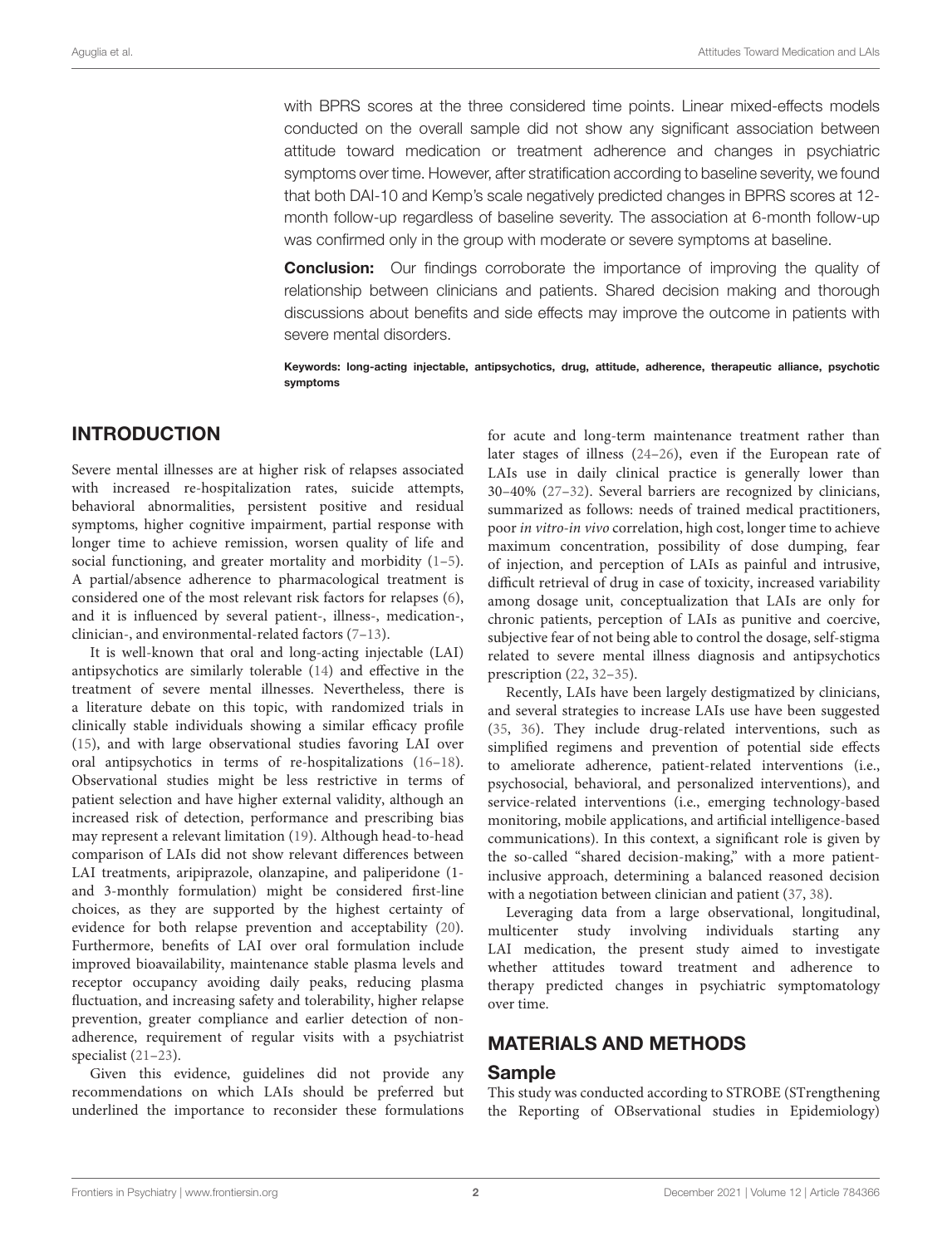statement items [\(39\)](#page-8-15). The STROBE statement-checklist is provided in the **[Supplementary Table 1](#page-7-7)**.

This is a large pragmatic, multicenter, observational, and longitudinal study, involving individuals starting any LAI medication. The detailed description of materials and methods of STAR Network Depot Study is provided on the first published paper [\(40\)](#page-8-16). Another recently published paper considered followup data from the baseline recruitment phase [\(41\)](#page-8-17).

The inclusion criteria for participants were: age  $\geq$  18 years, starting a LAI medication, not taking any other LAI during the previous 3 months and willing to sign the written informed consent for voluntary participation. In particular, patients were consecutively recruited over a period of 12 months and assessed at 6- and 12-month follow-up. Individuals from any clinical setting, with any psychiatric diagnosis and any concomitant pharmacological treatment, were included in this study to trace the daily clinical activity in real-world. Participating centers are in- and out- patient services, including hospital psychiatric wards, mental health, and community day centers, residential facilities, part of the Italian STAR Network (Servizi Territoriali Associati per la Ricerca - Community Services Associated for Research), aiming to provide original data from real-world clinical practice [\(42,](#page-8-18) [43\)](#page-8-19).

All participants signed a written informed consent prior their recruitment into the study, to have their clinical data potentially used for teaching and research purposes (provided that these data are anonymously treated). The study design was conducted in accordance with the guidelines provided in the current version of the Declaration of Helsinki [\(44\)](#page-8-20). The protocol was approved by the local Ethics Committees of all participating centers and is publicly available at the Open Science Framework (OSF) online repository [\(https://osf.io/wt8kx/\)](https://osf.io/wt8kx/). The STAR Network Depot Study was not supported by any industry funding neither any monetary remuneration was provided for included subjects.

#### Assessment

A semi-structured interview used in previous published studies was administered to collect the socio-demographic characteristics, clinical, and pharmacological information [\(40,](#page-8-16) [41,](#page-8-17) [45,](#page-8-21) [46\)](#page-8-22). Clinical interviews, health records and chart reviews were used to collect participants' baseline data while a follow-up form was used to collect psychopathological and pharmacological data.

In addition, specific psychometric tools were administered to investigate clinical dimensions, attitude toward medications and overall adherence to treatment, as follows: first, the clinicianrated Brief Psychiatric Rating Scale (BPRS) is validated in the Italian language by Roncone et al. [\(47\)](#page-8-23) and assesses the overall level of psychiatric symptoms with the following severity: mild (31–40 total score), moderate (41–52 total score) and severe (above 52 total score) [\(48\)](#page-8-24). This evaluation scale reported a high inter-rater reliability in both raters with high and low clinical experience [\(49\)](#page-8-25). Second, the self-administered Drug Attitude Inventory 10 items (DAI-10) is validated in the Italian language [\(50\)](#page-8-26) and assesses the patient attitude toward medications with a total score ranging from −10 to 10. A higher total score indicates a better overall attitude toward medications with a

positive attitude defined as a DAI-10 total score  $> 0$ . Lastly, the clinician-rated Kemp's 7-point scale [\(51\)](#page-8-27) is administered by the clinician and assesses overall adherence to treatment with a total score ranging from 1 to 7. A higher total score indicates a better overall adherence to treatment with good acceptance defined as Kemp's total score  $\geq$  5.

All clinicians participating in the recruitment and evaluation of patients performed a training meeting on the procedures and rating scales used in the study. These psychometric tools were administered at baseline and after 6 and 12 months of follow-up.

#### Statistical Analysis

Baseline and follow-up data were periodically forwarded from each recruiting center to the coordinating center (University of Verona), where they were entered into a computer database. Data correctness and consistency were ensured with the use of a double-entry technique and by applying a set of electronic and manual edit checks.

Continuous variables were expressed as means and standard deviations, whereas categorical variables were expressed as absolute numbers and percentages.

First, we conducted an ANOVA to evaluate the changes in the considered outcome (BPRS) and predictors (DAI-10, Kemp's 7 point scale) scales over time. Second, six linear regression models - including the BPRS as outcome and the DAI-10 and the Kemp's scale as predictors - were computed independently using scores at baseline, 6-month, and 12-month follow-up (i.e., each association between the predictors and the outcome was calculated at the same timepoint). All regression models were adjusted for age and sex. Finally, linear mixed-effects models (LMEs) were used to analyze whether attitude toward medication (DAI-10) and adherence to treatment (Kemp's 7-point scale) were associated with changes in BPRS scores over time. LMEs were adjusted for age and sex (fixed effects), center and participant (random effects). LMEs were conducted on the overall sample and then stratified according to baseline severity. Specifically, the sample was divided into two groups (baseline BPRS <41 or  $\geq$ 41) based on the cut-offs proposed by Leucht et al. [\(48\)](#page-8-24). The first group included patients with mild symptoms at baseline; the second group included patients with moderate or severe symptoms at baseline.

To reduce attrition bias, supplementary analyses using last observation carried forward (LOCF) approach were conducted by imputing the last observed scores on the collected variables (BPRS, DAI-10, and Kemp's scale). LOCF analyses were reported in **[Supplementary Tables 2, 3](#page-7-7)**.

All statistical analyses and figures were carried out using Stata for Windows, version 16 (StataCorp, College Station, Texas, USA).

# RESULTS

# Characteristics of Participants at Baseline

At baseline, the sample comprised 461 participants recruited in 32 Italian centers, of which 276 were males. Mean age was  $41.72 \pm 12.86$ , with ages ranging between 18 and 76 years. Participants were mostly unemployed (49.24%) and had never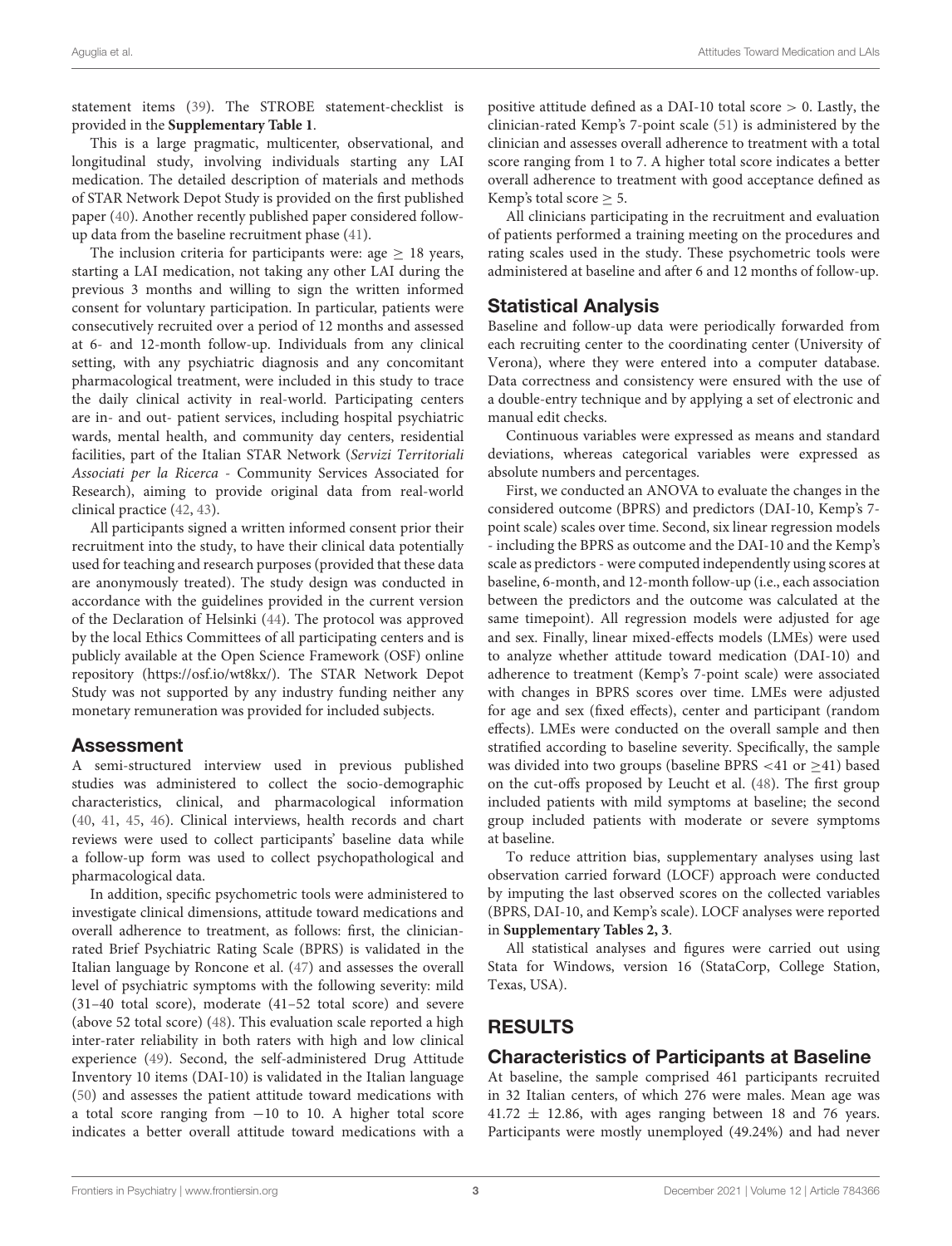<span id="page-3-0"></span>**TABLE 1** | Characteristics of the sample  $(N = 461)$ .

| Age, mean (SD)                       | 41.72 (12.86) |
|--------------------------------------|---------------|
| Sex, male, N (%)                     | 276 (59.87)   |
| Education, N (%)                     |               |
| Illiterate/no title                  | 7 (1.52)      |
| Primary school                       | 28 (6.07)     |
| Secondary school                     | 194 (42.08)   |
| Diploma                              | 181 (39.26)   |
| University                           | 45 (9.76)     |
| Unknown                              | 6(1.30)       |
| Marital status, N (%)                |               |
| Never married                        | 324 (70.28)   |
| Married                              | 67 (14.53)    |
| Widowed                              | 4(0.87)       |
| Separated/divorced                   | 65 (14.09)    |
| Unknown                              | 1(0.22)       |
| Employment, N (%)                    |               |
| Employed                             | 102 (22.13)   |
| Unemployed                           | 227 (49.24)   |
| Housewife                            | 24 (5.21)     |
| Student                              | 16 (3.47)     |
| Retired                              | 68 (14.75)    |
| Other (e.g., sheltered employment)   | 24 (5.21)     |
| Primary diagnosis, N (%)             |               |
| Schizophrenia spectrum disorders     | 331 (71.80)   |
| Mood disorders                       | 84 (18.22)    |
| Others                               | 46 (9.98)     |
| Type of LAIs, $N$ (%)                |               |
| First-generation LAI antipsychotics  | 140 (30.37)   |
| Second-generation LAI antipsychotics | 321 (69.63)   |
| Concomitant oral medication, N (%)   |               |
| None                                 | 38 (8.24)     |
| 1                                    | 99 (21.47)    |
| 2                                    | 156 (33.84)   |
| 3 or more                            | 168 (36.44)   |
| Substance abuse, N (%)               | 91 (19.74)    |
| Alcohol abuse, N (%)                 | 66 (14.32)    |
|                                      |               |

LAI, Long-acting injectable.

been married (70.28%). The majority of participants received a primary diagnosis of a schizophrenia spectrum disorder (71.80%) and initiated a treatment with a second-generation LAI (69.63%). Socio-demographic and clinical characteristics of the sample are reported in **[Table 1](#page-3-0)**.

# Changes of Psychiatric Symptoms (BPRS), Attitude Toward Drugs (DAI), and Adherence to Treatment (Kemp's 7-Point Scale) Over Time

Multiple comparison ANOVA showed that psychiatric symptoms measured through the BPRS significantly improved over time  $[F_{(2,686)} = 259.98, p < 0.001]$ . Analogously, DAI-10 scores significantly increased, indicating a more confident attitude of participants toward medication  $[F<sub>(2,678)</sub>] = 22.78, p < 0.001$ . Finally, Kemp's scale significantly increased at 6- and 12 month follow-up, showing a patients' better adherence to pharmacological treatment  $[F_{(2,686)} = 20.02, p < 0.001]$ . Results are presented in **[Table 2](#page-4-0)**.

# Association Between Attitudes Toward Medication, Treatment Adherence, and Symptoms Improvement at Baseline, 6 and 12-Month Follow-Up

Linear regression analyses, adjusted for age and sex, showed a negative association between DAI-10 scores and BPRS scores at baseline  $[B = -0.57 (95\% \text{ CI} -0.82, -0.32)],$  6-month  $[B]$  $= -0.63$  (95% CI  $-0.85$ ,  $-0.40$ )], and 12-month follow-up  $[B = -0.65 \ (95\% \ CI \ -0.88, \ -0.43)$ ], indicating that a more positive attitude toward medication was associated with less severe psychiatric symptoms at each time point independently. Additionally, the Kemp's 7-point scale was negatively associated with BPRS scores at baseline  $[B = -3.12 (95\% CI -4.01, -2.22)],$ after 6 months  $[B = -2.87 (95\% \text{ CI} -3.63, -2.11)]$  and after 12 months  $[B = -2.97 (95\% \text{ CI} -3.66, -2.28)]$  of treatment with LAIs. These results indicate that a higher compliance to therapy was related to less severe symptoms at each timepoint separately.

**[Figure 1](#page-5-0)** shows unadjusted linear prediction lines of BPRS on DAI-10 and Kemp's 7-point scale at baseline, 6-month, and 12-month follow-up.

# Association Between Attitudes Toward Medication, Treatment Adherence, and Change in Psychiatric Symptoms Over Time

Considering the overall sample, LMEs adjusted for age and sex showed no significant effects between the DAI-10 and the Kemp's 7-point scale and changes in BPRS scores (**[Table 3](#page-6-0)**). These results were confirmed by the LOCF analyses (**[Supplementary Table 2](#page-7-7)**).

After stratifying the sample according to baseline severity, DAI-10 was significantly associated with changes in BPRS scores at 6-month follow-up in the group with baseline BPRS  $\geq 41$  $[B = -0.32 \ (95\% \ CI \ -0.61, \ -0.03)]$  and at 12-month followup in both groups [BPRS < 41:  $B = -0.35$  (95% CI -0.66,  $-0.05$ ); BPRS  $\geq 41$ :  $B = -0.41$  (95% CI  $-0.71$ ,  $-0.11$ )]. Similarly, Kemp's 7-point scale was associated with changes in BPRS scores at 6-month evaluation in the group with the greatest severity at baseline  $[B = -1.48 (95\% CI - 2.53, -0.43)]$ , and after 12 months in both groups [BPRS < 41:  $B = -1.82$  (95% CI −2.88, −0.77); BPRS ≥ 41: B = −1.46 (95% CI −2.51, −0.41)] (**[Table 4](#page-6-1)**).

LOCF analyses confirmed only the findings related to the group including patients with moderate and severe symptoms at baseline. Contrarywise, the group with the mildest symptoms did not show any significant association between DAI-10 or Kemp's and changes in BPRS score over time in LOCF analyses (**[Supplementary Table 3](#page-7-7)**).

#### **DISCUSSION**

The present study investigated the relationship between attitude toward medications, treatment adherence, and changes in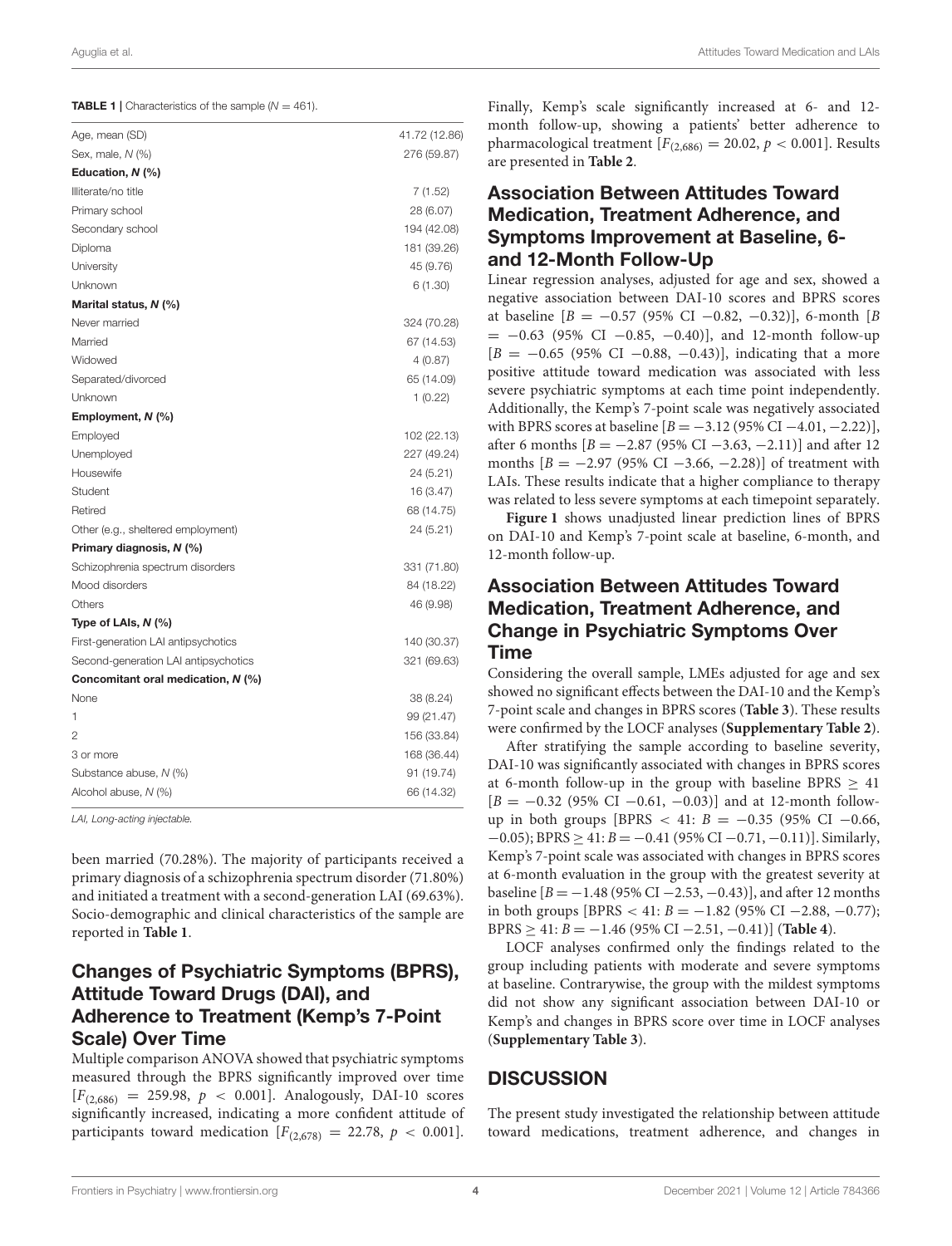|     | <b>Baseline</b> |     | 6 months      |     | 12 months     |        |         |
|-----|-----------------|-----|---------------|-----|---------------|--------|---------|
| N   | Mean (SD)       | Ν   | Mean (SD)     | N   | Mean (SD)     |        | D       |
| 461 | 48.96 (14.67)   | 357 | 36.50 (11.12) | 331 | 35.48 (11.06) | 259.98 | < 0.001 |
| 459 | 2.00(5.33)      | 355 | 3.37(5.05)    | 326 | 3.92(5.07)    | 22.78  | < 0.001 |
| 460 | 4.79(1.44)      | 357 | 5.25(1.48)    | 332 | 5.33(1.56)    | 20.02  | < 0.001 |
|     |                 |     |               |     |               |        |         |

<span id="page-4-0"></span>TABLE 2 | Repeated measures ANOVAs evaluating changes of the brief psychiatric rating scale (BPRS), drug attitude inventory (DAI-10), and Kemp's 7-point scale scores over time.

BPRS, Brief Psychiatric Rating Scale; DAI-10, Drug Attitude Inventory; SD, Standard deviation.

psychiatric symptoms in a large sample of ordinary practice patients that received treatment with LAIs over a period of 1 year.

First, our study showed improvement of attitude toward medication and treatment adherence over the course of the study, alongside with improvement of psychiatric symptoms. This is in line with recent meta-analyses, showing benefits of LAIs prescription in early psychosis [\(52\)](#page-8-28), as well as in the treatment maintenance of schizophrenia [\(18,](#page-8-1) [20\)](#page-8-3), not only in research settings but also in real-world clinical practice. Second, our findings support an association between the considered predictors and severity of psychiatric symptoms at the three selected timepoints, when considered independently. Nevertheless, examining this prediction longitudinally in the overall sample, we found that neither attitude toward medication nor treatment adherence was associated with changes in psychiatric symptomatology at 6- and 12-month follow-up.

The characteristics of the recruited sample may represent a reason of this non-significant finding. A large majority of the patients included in our study were affected by schizophrenia spectrum disorders, a group of severe chronic conditions frequently associated with poor insight levels [\(53\)](#page-9-0). Previous studies have reported that insight represents one of the most important factors influencing attitude toward treatment, with higher levels of insight associated to a more positive attitude [\(54,](#page-9-1) [55\)](#page-9-2). Poor illness insight has also been related to low adherence to treatment in psychotic patients, according to a recent systematic review [\(13\)](#page-7-4). Another potential explanation is related to the combined use of LAIs and oral medication in this study. In fact, a large majority of participants (91.8%) were taking concomitant oral psychotropic medications. If one hand LAIs are administered at regular intervals in outpatient services or at home under the supervision of a nurse and a psychiatrist, on the other hand the current compliance to oral medications was more difficult to control. Therefore, there might have been a discrepancy between the compliance to LAIs and to oral medications. Moreover, we cannot exclude that patient taking specific types of oral medication, such as supplementary antipsychotics or anticholinergics to alleviate extrapyramidal symptoms, may have had different responses on the individual attitude toward treatment or adherence to therapy. Indeed, side effects represent one of the most important reasons for LAI discontinuation in clinical practice [\(56\)](#page-9-3). This notion has been confirmed also in this sample, as reported in our previous paper [\(41\)](#page-8-17): reasons for discontinuation were mainly ascribed to the onset of adverse events (32.9%), followed by participant refusal of the medication (20.6%). Interestingly, discontinuers showed significantly lower DAI-10 and Kemp's 7-point scale than non-discontinuers.

From a methodological point of view, it is worth mentioning that while both the BPRS and the Kemp's 7-point scale are clinician-rated tool, the DAI-10 was completed by participants. Self-report tools might not be reliable in people affected by severe mental illnesses, particularly in psychotic patients [\(57\)](#page-9-4). Thus, it is possible that attitude toward treatment was not adequately reported by patients included in our analysis. Moreover, more frequent follow-up visits (i.e., monthly) might have been useful to detect subtler changes, especially at the beginning of treatment with LAIs, when it is crucial to establish an optimal therapeutically alliance with patients who are initiating a new treatment. Nevertheless, given the naturalistic and pragmatic design of the study, the frequency of follow-up visits was widely variable across recruiting centers and could not be considered in our analysis.

It is interesting to note that, after stratifying the sample according to baseline severity, our results have changed. In fact, we found that improvement in both treatment adherence and attitude toward medication was associated with a significant reduction in BPRS scores after 12 months of treatment with LAI regardless of baseline severity. A significant negative association was also found after 6 months in the group with the greatest symptom severity at baseline. It is possible to hypothesize that the stratified analyses have minimized, at least in part, some of the inter-individual differences discussed above. Moreover, significant results appear more precocious in the group with moderate-to-severe symptoms at baseline. One possible reason is that the initiation of treatment with LAI in the group with the greatest severity may have led to a quicker stabilization of symptomatology and acquisition of illness insight, and thus to a better adherence to oral medication and to a more positive attitude toward treatment. On the contrary, the group already in remission or with mild symptoms (BPRS < 41 at baseline) may have had only subtle changes in the first period of treatment with better improvements in the long-term. This is also confirmed by the LOCF analyses that showed no significant associations between predictors and symptoms changes over time in the group with BPRS  $<$  41 at baseline.

Overall, our findings lead to a critical reflection on the importance of the quality of relationship between clinicians and patients and the necessity to provide information regarding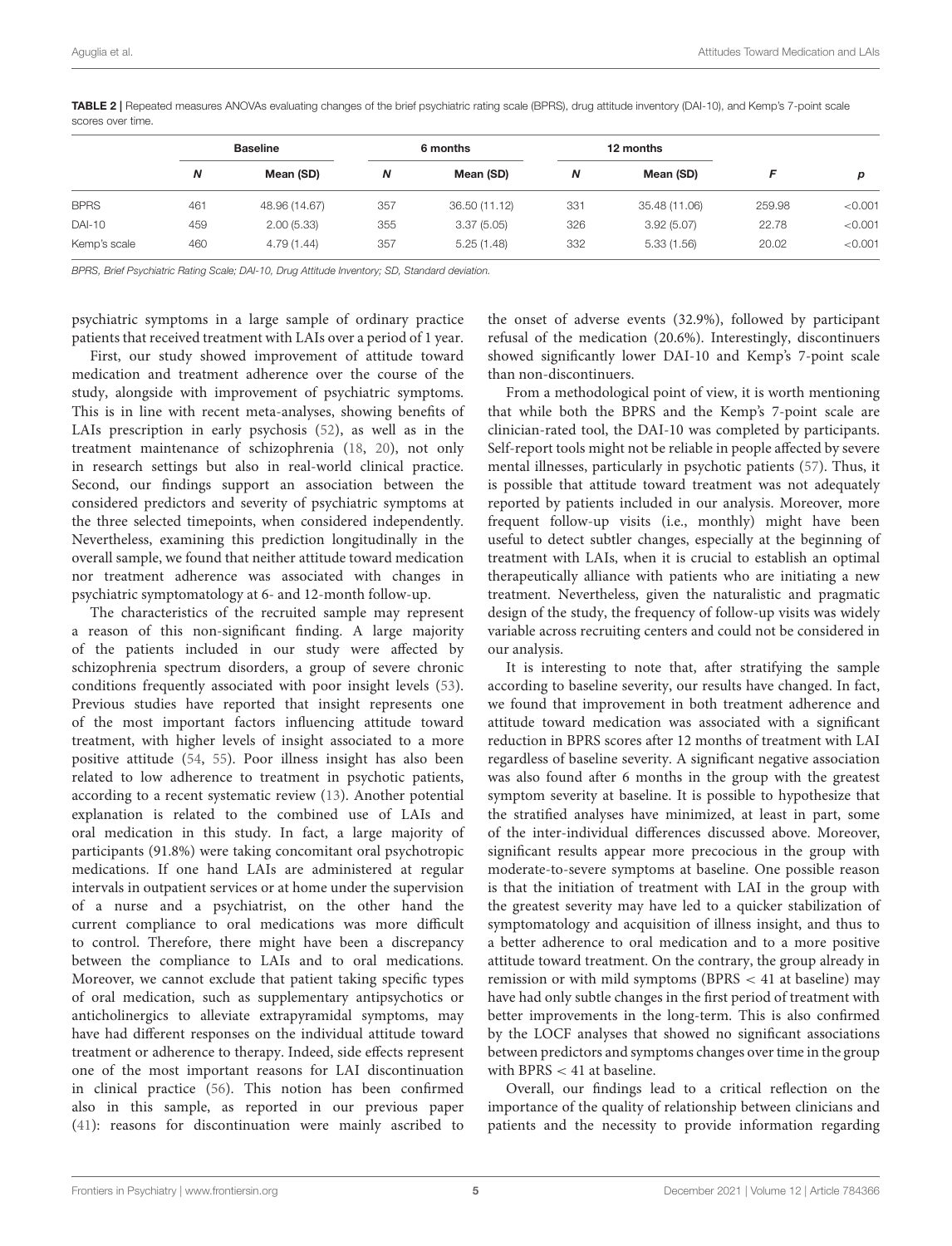

<span id="page-5-0"></span>the potential benefits of psychotropic medications, including LAIs. Unfortunately, real-world psychiatric services often lack sufficient resources—such as availability of time and personnel to adequately inform and support the needs of people suffering from severe mental illnesses. For instance, a study by Potkin et al. [\(58\)](#page-9-5) reported that clinicians spent an average time of 12 min with patients in treatment with LAIs, and that only 2% of this time was occupied by discussions about the adherence to medication. However, shared-decision making has been extensively suggested as a winning strategy to overcome barriers hampering the acceptance of LAIs by patients and improve the outcome [\(37\)](#page-8-13).

The main limitation of the present study is that data were drawn from a naturalistic, observational study about the use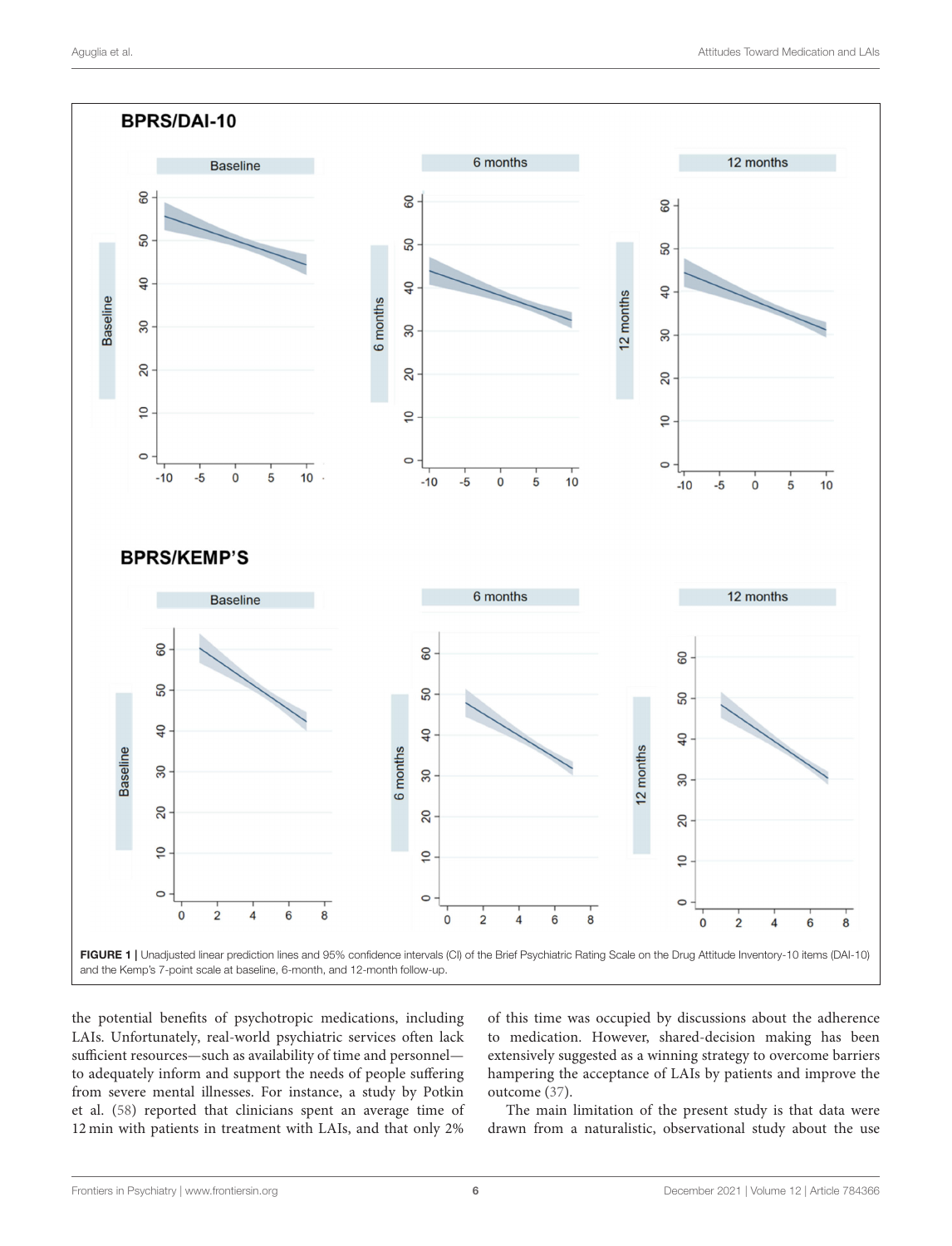<span id="page-6-0"></span>

| <b>TABLE 3</b>   Linear mixed effect models to estimate whether attitude toward |
|---------------------------------------------------------------------------------|
| treatment and treatment adherence predict symptoms changes over time.           |

| <b>BPRS</b>                              | Linear mixed effect models |               |      |  |
|------------------------------------------|----------------------------|---------------|------|--|
|                                          | в                          | 95% CI        | P    |  |
| DAI-10 $\times$ (6 months vs. baseline)  | $-0.03$                    | $-0.29.0.23$  | 0.81 |  |
| DAI-10 $\times$ (12 months vs. baseline) | $-0.17$                    | $-0.44.0.10$  | 0.23 |  |
| Kemp's $\times$ (6 months vs. baseline)  | 0.48                       | $-0.43, 1.39$ | 0.30 |  |
| Kemp's $\times$ (12 months vs. baseline) | 0.35                       | $-0.57, 1.26$ | 0.46 |  |

Each model includes: BPRS as dependent variable, fixed effects: predictor (DAI-10 or Kemp's scale), time, predictor  $\times$  time, age, and sex: random-effects: center, participant. BPRS, Brief Psychiatric Rating Scale; DAI-10, Drug Attitude Inventory; Kemp's, Kemp's 7-point scale.

<span id="page-6-1"></span>TABLE 4 | Linear mixed effect models to estimate whether attitude toward treatment and treatment adherence predict symptoms changes over time, with sample stratified according to baseline severity (BPRS < 41 or BPRS > 41).

|                                          | в       | 95% CI         | Ρ     |
|------------------------------------------|---------|----------------|-------|
| Baseline BPRS < 41 ( $n = 144$ )         |         |                |       |
| DAI-10 $\times$ (6 months vs. baseline)  | $-0.05$ | $-0.35, 0.24$  | 0.74  |
| DAI-10 $\times$ (12 months vs. baseline) | $-0.35$ | $-0.66, -0.05$ | 0.02  |
| Kemp's $\times$ (6 months vs. baseline)  | $-0.48$ | $-1.51, 0.55$  | 0.36  |
| Kemp's $\times$ (12 months vs. baseline) | $-1.82$ | $-2.88, -0.77$ | 0.001 |
| Baseline BPRS $\geq$ 41 (n = 317)        |         |                |       |
| DAI-10 $\times$ (6 months vs. baseline)  | $-0.32$ | $-0.61, -0.03$ | 0.03  |
| DAI-10 $\times$ (12 months vs. baseline) | $-0.41$ | $-0.71, -0.11$ | 0.007 |
| Kemp's $\times$ (6 months vs. baseline)  | $-1.48$ | $-2.53, -0.43$ | 0.006 |
| Kemp's $\times$ (12 months vs. baseline) | $-1.46$ | $-2.51, -0.41$ | 0.006 |

Each model includes: BPRS as dependent variable, fixed effects: predictor (DAI-10 or Kemp's scale), time, predictor  $\times$  time, age, and sex: random-effects: center, participant. BPRS, Brief Psychiatric Rating Scale; DAI-10, Drug Attitude Inventory; Kem's, Kemp's 7-point scale.

of LAIs in real-word clinical practice. Therefore, our results cannot be generalized to patients taking oral medications only, a situation in which patients' attitude and adherence to medication may play a more relevant role in symptoms changes. Moreover, our analyses did not take into account some important factors, such as the type of psychiatric diagnosis, the type of oral medication taken by participants, the duration of untreated illness, and the number of previous oral medication. However, a stratification according to these factors may have substantially reduced the sample size and thus the validity of our findings. Besides attitude toward treatment and adherence, future research should adopt tools evaluating the quality of patient-clinician relationship as well as insight levels to investigate more indepth the complex associations between these factors and clinical response in patients with severe mental illnesses.

In conclusion, the present study did not confirm our initial hypothesis that attitude toward medication and treatment adherence may represent potential predictors of changes in psychiatric symptoms over time in a naturalistic sample. However, severity represents a key factor, as patients with the most severe symptoms may benefit more precociously from LAI treatment due to improvement in attitude toward medication and treatment adherence. Our findings remark that it is fundamental to build and maintain a meaningful and reciprocal therapeutic alliance with patients suffering from severe mental illnesses over time. Such a relationship should involve a clear and comprehensive explanation of both the efficacy and the potential side effects of psychotropic drugs, including LAI, to convey greater awareness to the patients [\(38\)](#page-8-14). A focus on patients' experience and preferences could help improve attitudes toward and appropriate use of LAI antipsychotics [\(29,](#page-8-29) [59\)](#page-9-6). The increase of resources allocated to mental health services should be considered a priority to improve the long-term outcomes for psychiatric patients thus reducing the economic burden of chronic mental illnesses.

# DATA AVAILABILITY STATEMENT

The raw data supporting the conclusions of this article will be made available by the authors, without undue reservation.

# ETHICS STATEMENT

The study protocol was approved by the local ethics committee of the coordinating centre (Ethics Committee for Clinical Trials of the Provinces of Verona and Rovigo, protocol n.57622 of the 09/12/2015) and of each participating centre. The participants provided their written informed consent to participate in this study.

# AUTHOR CONTRIBUTIONS

AAg and LF-P: statistical analyses and writing original draft. VP, AAm, and CC: data collection and revision of data literature. GM, GC, FB, and AD'A: supervision data collection, review and editing of the original draft, and scientific advisor of the project. GS, EA, and MA: review and editing of the original draft. CB and GO: writing protocol, designed the study, and scientific advisor of the project. All authors approved of the final draft of the manuscript before submission.

# FUNDING

This work was supported by the Youth Foundation, Hong Kong (YF2012B-HX01).

# ACKNOWLEDGMENTS

The STAR Network Investigators are: Corrado Barbui (Verona), Michela Nose' (Verona), Marianna Purgato (Verona), Giulia Turrini (Verona), Giovanni Ostuzzi (Verona), Maria Angela Mazzi (Verona), Davide Papola (Verona), Chiara Gastaldon (Verona), Samira Terlizzi (Verona), Federico Bertolini (Verona), Alberto Piccoli (Verona), Mirella Ruggeri (Verona), Pasquale De Fazio (Catanzaro), Fabio Magliocco (Catanzaro), Mariarita Caroleo (Catanzaro), Gaetano Raffaele (Catanzaro), Armando D'Agostino (Milano), Edoardo Giuseppe Ostinelli (Milano), Margherita Chirico (Milano), Simone Cavallotti (Milano), Claudio Lucii (Siena), Simone Bolognesi (Siena), Sara Debolini (Siena), Elisa Pierantozzi (Siena), Francesco Fargnoli (Siena), Maria Del Zanna (Siena), Alessandra Giannini (Siena), Livia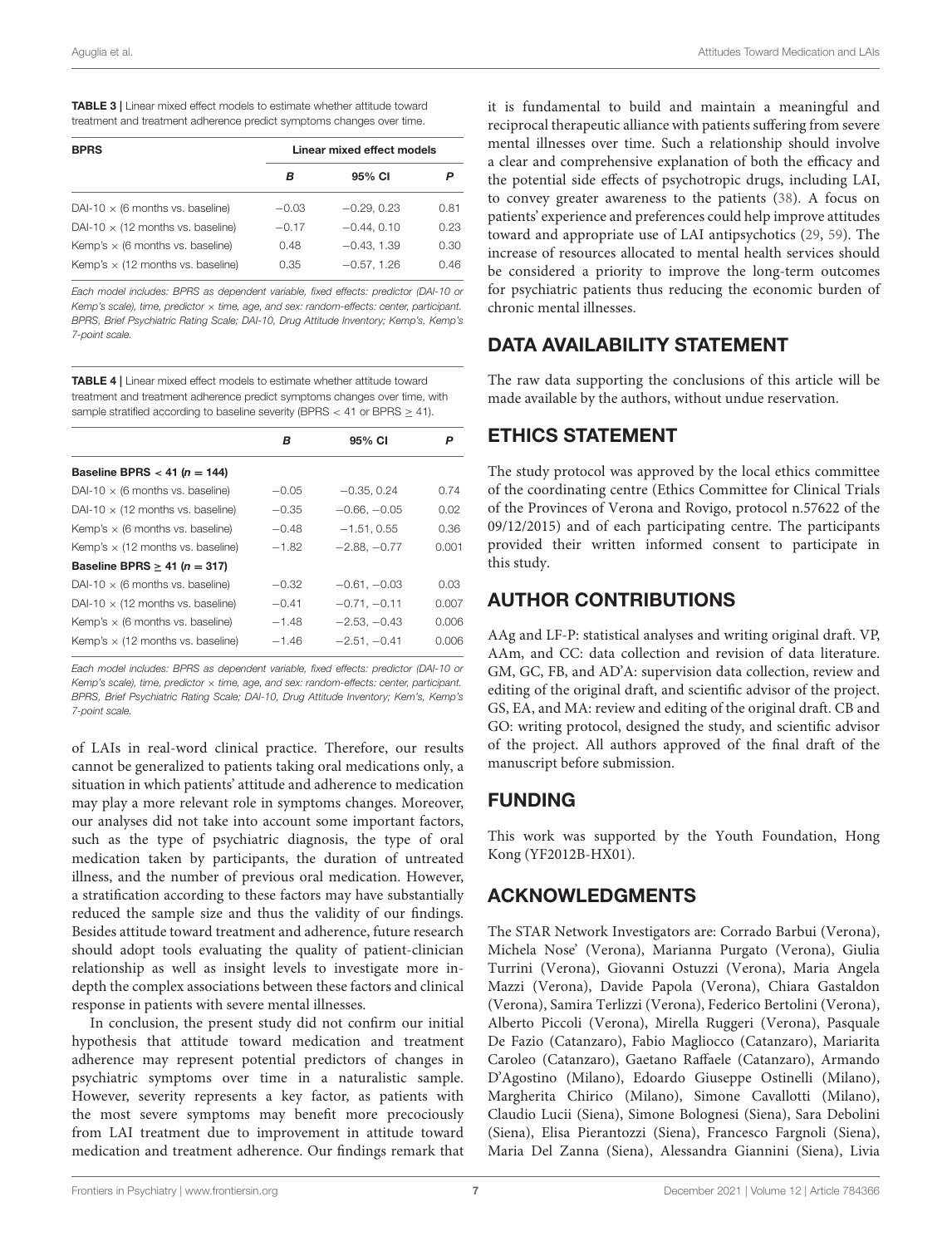Luccarelli (Siena), Alberto De Capua (Siena), Pasqua Maria Annese (Siena), Massimiliano Cerretini (Siena), Fiorella Tozzi (Siena), Nadia Magnani (Grosseto), Giuseppe Cardamone (Grosseto), Francesco Bardicchia (Grosseto), Edvige Facchi (Grosseto), Federica Soscia (Grosseto), Spyridon Zotos (Ferrara), Bruno Biancosino (Ferrara), Filippo Zonta (Treviso), Francesco Pompei (Treviso), Camilla Callegari (Varese), Daniele Zizolfi (Varese), Nicola Poloni (Varese), Marta Ielmini (Varese), Ivano Caselli (Varese), Edoardo Giana (Varese), Aldo Buzzi (Varese), Marcello Diurni (Varese), Anna Milano (Varese), Emanuele Sani (Varese), Roberta Calzolari (Varese), Paola Bortolaso (Varese Verbano), Marco Piccinelli (Varese Verbano), Sara Cazzamalli (Varese Verbano), Gabrio Alberini (Varese Verbano), Silvia Piantanida (Varese Verbano), Chiara Costantini (Varese Verbano), Chiara Paronelli (Varese Verbano), Angela Di Caro (Varese Verbano), Valentina Moretti (Reggio Emilia), Mauro Gozzi (Reggio Emilia), Chiara D'Ippolito (Reggio Emilia), Silva Veronica Barbanti (Reggio Emilia), Papalini Alessandro (Reggio Emilia), Mariangela Corbo (Chieti), Giovanni Martinotti (Chieti), Ornella Campese (Chieti), Federica Fiori (Chieti), Marco Lorusso (Chieti), Lucia Di Capro (Chieti), Daniela Viceconte (Chieti), Valerio Mancini (Chieti), Francesco Suraniti (Catania), Maria Salvina Signorelli (Catania), Eugenio Rossi (Bologna), Pasqualino Lupoli (Bologna), Marco Menchetti (Bologna), Laura Terzi (Bologna), Marianna Boso (Pavia), Paolo Risaro (Pavia), Giuseppe De Paoli (Pavia), Cristina Catania (Pavia), Ilaria Tarricone (Bologna), Valentina Caretto (Bologna), Viviana Storbini (Bologna), Roberta Emiliani (Bologna), Beatrice Balzarro (Bologna), Giuseppe Carrà (Monza), Francesco Bartoli (Monza), Tommaso Tabacchi (Monza), Roberto Nava (Monza), Adele Bono (Monza), Milena Provenzi (Monza), Giulia Brambilla (Monza), Flora Aspesi (Monza), Trotta (Monza),

# **REFERENCES**

- <span id="page-7-0"></span>1. Morken G, Widen JH, Grawe RW. Non-adherence to antipsychotic medication, relapse and rehospitalisation in recent-onset schizophrenia. BMC Psychiatry. (2008) 8:32. doi: [10.1186/1471-244X-8-32](https://doi.org/10.1186/1471-244X-8-32)
- 2. Emsley R, Nuamah I, Hough D, Gopal S. Treatment response after relapse in a placebo-controlled maintenance trial in schizophrenia. Schizophr Res. (2012) 138:29–34. doi: [10.1016/j.schres.2012.02.030](https://doi.org/10.1016/j.schres.2012.02.030)
- 3. Emsley R, Chiliza B, Asmal L, Harvey BH. The nature of relapse in schizophrenia. BMC Psychiatry. (2013) 13:50. doi: [10.1186/1471-244X-13-50](https://doi.org/10.1186/1471-244X-13-50)
- 4. Czobor P, Van Dorn RA, Citrome L, Kahn RS, Fleischhacker WW, Volavka J. Treatment adherence in schizophrenia: a patient-level meta-analysis of combined CATIE and EUFEST studies. Eur Neuropsychopharmacol. (2015) 25:1158–66. doi: [10.1016/j.euroneuro.2015.04.003](https://doi.org/10.1016/j.euroneuro.2015.04.003)
- <span id="page-7-1"></span>5. Takeuchi H, Siu C, Remington G, Fervaha G, Zipursky RB, Foussias G, et al. Does relapse contribute to treatment resistance? Antipsychotic response in first- vs. second-episode schizophrenia. Neuropsychopharmacology. (2019) 44:1036–42. doi: [10.1038/s41386-018-0278-3](https://doi.org/10.1038/s41386-018-0278-3)
- <span id="page-7-2"></span>6. Bowtell M, Ratheesh A, McGorry P, Killackey E, O'Donoghue B. Clinical and demographic predictors of continuing remission or relapse following discontinuation of antipsychotic medication after a first episode of psychosis. A systematic review. Schizophr Res. (2018) 197:9–18. doi: [10.1016/j.schres.2017.11.010](https://doi.org/10.1016/j.schres.2017.11.010)
- <span id="page-7-3"></span>7. Andreasen NC, Liu D, Ziebell S, Vora A, Ho BC. Relapse duration, treatment intensity, and brain tissue loss in schizophrenia: a prospective longitudinal MRI study. Am J Psychiatry. (2013) 170:609–15. doi: [10.1176/appi.ajp.2013.12050674](https://doi.org/10.1176/appi.ajp.2013.12050674)

Martina Tremolada (Monza), Gloria Castagna (Monza), Mattia Bava (Monza), Enrica Verrengia (Monza), Sara Lucchi (Monza), Maria Ginevra Oriani (Ancona), Michela Barchiesi (Ancona), Monica Pacetti (Forlì), Andrea Aguglia (Genova), Laura Rosa Magni (Brescia), Giuseppe Rossi (Brescia), Rossella Beneduce (Brescia), Giovanni Battista Tura (Brescia), Laura Laffranchini (Brescia), Daniele Mastromo (Milano), Farida Ferrato (Milano), Francesco Restaino (Milano), Emiliano Monzani (Milano), Matteo Porcellana (Milano), Ivan Limosani (Milano), Lucio Ghio (Genova), Maurizio Ferro (Genova), Vincenzo Fricchione Parise (Avellino), Giovanni Balletta (Avellino), Lelio Addeo (Avellino), Elisa De Vivo (Avellino), Rossella Di Benedetto (Avellino), Federica Pinna (Cagliari), Bernardo Carpiniello (Cagliari), Mariangela Spano (Treviso), Marzio Giacomin (Treviso), Damiano Pecile (Mantova), Chiara Mattei (Fermo), Elisabetta Pascolo Fabrici (Trieste), Sofia Panarello (Trieste), Giulia Peresson (Trieste), Claudio Vitucci (Trieste), Tommaso Bonavigo (Trieste), Monica Pacetti (Forli'), Giovanni Perini (Verona), Filippo Boschello (Verona), Stefania Strizzolo (Vicenza), Francesco Gardellin (Vicenza), Massimo di Giannantonio (Chieti), Daniele Moretti (Savona), Carlo Fizzotti (Savona), Edoardo Cossetta (Savona), Luana Di Gregorio (Trento), Francesca Sozzi (Trento), Giancarlo Boncompagni (Bologna), Daniele La Barbera (Palermo), Giuseppe Colli (Palermo), Sabrina Laurenzi (Civitanova Marche), Carmela Calandra (Catania), Maria Luca (Catania).

# SUPPLEMENTARY MATERIAL

<span id="page-7-7"></span>The Supplementary Material for this article can be found [online at: https://www.frontiersin.org/articles/10.3389/fpsyt.](https://www.frontiersin.org/articles/10.3389/fpsyt.2021.784366/full#supplementary-material) 2021.784366/full#supplementary-material

- 8. Kane JM, Kishimoto T, Correll CU. Non-adherence to medication in patients with psychotic disorders: epidemiology, contributing factors and management strategies. World Psychiatry. (2013) 12:216–26. doi: [10.1002/wps.20060](https://doi.org/10.1002/wps.20060)
- 9. Carbon M, Correll CU. Clinical predictors of therapeutic response to antipsychotics in schizophrenia. Dialogues Clin Neurosci. (2014) 16:505– 24. doi: [10.31887/DCNS.2014.16.4/mcarbon](https://doi.org/10.31887/DCNS.2014.16.4/mcarbon)
- 10. García S, Martínez-Cengotitabengoa M, López-Zurbano S, Zorrilla I, López P, Vieta E, et al. Adherence to antipsychotic medication in bipolar disorder and schizophrenic patients: a systematic review. J Clin Psychopharmacol. (2016) 36:355–71. doi: [10.1097/JCP.0000000000000523](https://doi.org/10.1097/JCP.0000000000000523)
- 11. Kikkert MJ, Dekker J. Medication adherence decisions in patients with schizophrenia. Prim Care Companion CNS Disord. (2017) 19:17n02182. doi: [10.4088/PCC.17n02182](https://doi.org/10.4088/PCC.17n02182)
- 12. Velligan DI, Sajatovic M, Hatch A, Kramata P, Docherty JP. Why do psychiatric patients stop antipsychotic medication? A systematic review of reasons for nonadherence to medication in patients with serious mental illness. Patient Prefer Adherence. (2017) 11:449–68. doi: [10.2147/PPA.S124658](https://doi.org/10.2147/PPA.S124658)
- <span id="page-7-4"></span>13. El Abdellati K, De Picker L, Morrens M. Antipsychotic treatment failure: a systematic review on risk factors and interventions for treatment adherence in psychosis. Front Neurosci. (2020) 14:531763. doi: [10.3389/fnins.2020.531763](https://doi.org/10.3389/fnins.2020.531763)
- <span id="page-7-5"></span>14. Ostuzzi G, Bighelli I, So R, Furukawa TA, Barbui C. Does formulation matter? A systematic review and meta-analysis of oral versus long-acting antipsychotic studies. Schizophr Res. (2017) 183:10–21. doi: [10.1016/j.schres.2016.11.010](https://doi.org/10.1016/j.schres.2016.11.010)
- <span id="page-7-6"></span>15. Ostuzzi G, Bertolini F, Tedeschi F, et al. Oral and long-acting antipsychotics for relapse prevention in schizophrenia-spectrum disorders: a network meta-analysis of 92 randomized trials including 22,645 participants. World Psychiatry. 2022. [Epub ahead of print].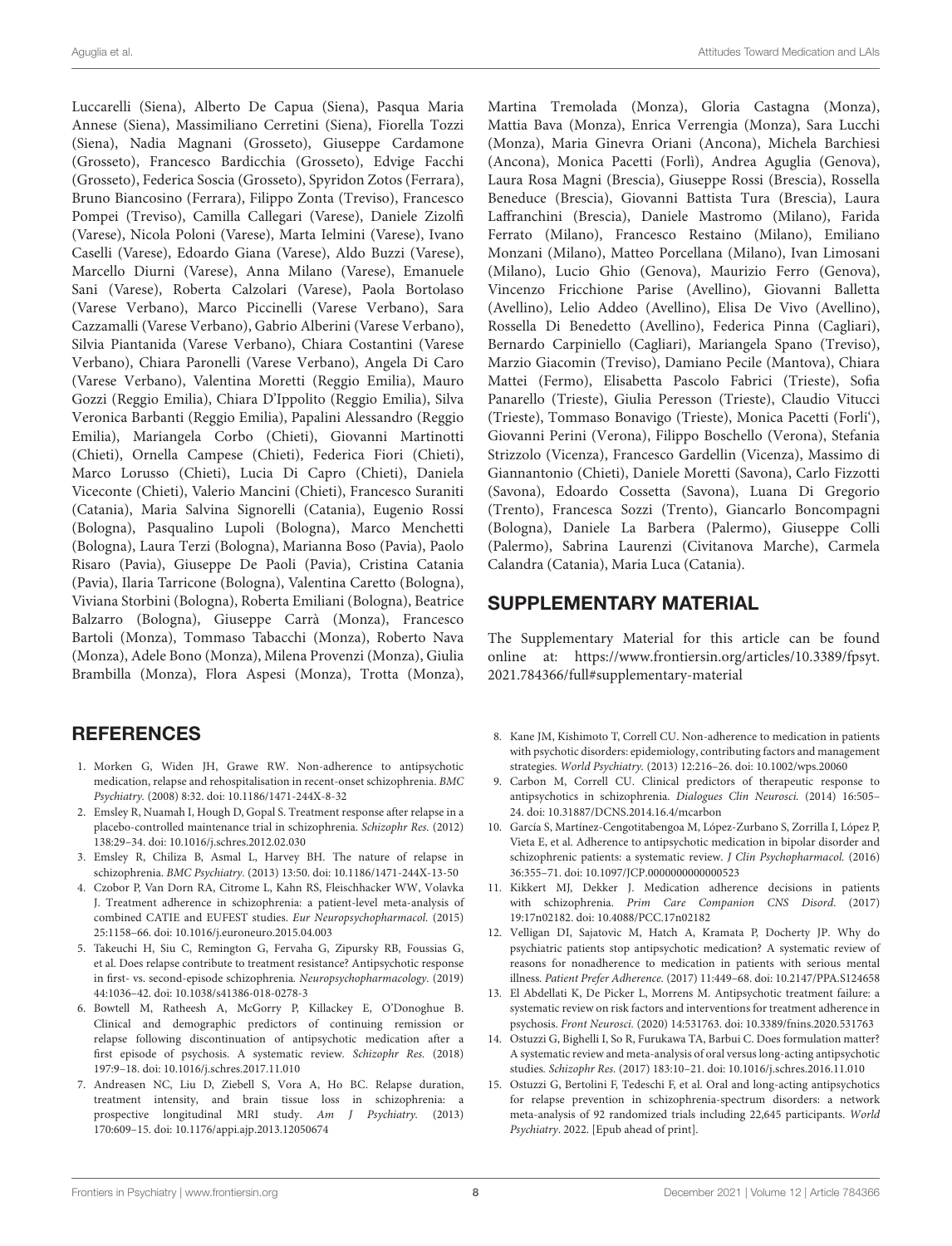- <span id="page-8-0"></span>16. Kishimoto T, Robenzadeh A, Leucht C, Leucht S, Watanabe K, Mimura M, et al. Long-acting injectable vs. oral antipsychotics for relapse prevention in schizophrenia: a meta-analysis of randomized trials. Schizophr Bull. (2014) 40:192–213. doi: [10.1093/schbul/sbs150](https://doi.org/10.1093/schbul/sbs150)
- 17. Taipale H, Mehtala J, Tanskanen A, Tiihonen J. Comparative effectiveness of antipsychotic drugs for rehospitalization in schizophrenia-a nationwide study with 20-year follow-up. Schizophr Bull. (2018) 44:1381–7. doi: [10.1093/schbul/sbx176](https://doi.org/10.1093/schbul/sbx176)
- <span id="page-8-1"></span>18. Kishimoto T, Hagi K, Kurokawa S, Kane JM, Correll CU. Long-acting injectable versus oral antipsychotics for the maintenance treatment of schizophrenia: a systematic review and comparative meta-analysis of randomised, cohort, and pre-post studies. Lancet Psychiatry. (2021) 8:387– 404. doi: [10.1016/S2215-0366\(21\)00039-0](https://doi.org/10.1016/S2215-0366(21)00039-0)
- <span id="page-8-2"></span>19. Haddad PM, Kishimoto T, Correll CU, Kane JM. Ambiguous findings concerning potential advantages of depot antipsychotics: in search of clinical relevance. Curr Opin Psychiatry. (2015) 28:216–21. doi: [10.1097/YCO.0000000000000160](https://doi.org/10.1097/YCO.0000000000000160)
- <span id="page-8-3"></span>20. Ostuzzi G, Bertolini F, Del Giovane C, Tedeschi F, Bovo C, Gastaldon C, et al. Maintenance treatment with long-acting injectable antipsychotics for people with nonaffective psychoses: a network meta-analysis. Am J Psychiatry. (2021) 178:424–36. doi: [10.1176/appi.ajp.2020.20071120](https://doi.org/10.1176/appi.ajp.2020.20071120)
- <span id="page-8-4"></span>21. Nasrallah HA. Triple advantages of injectable long acting second generation antipsychotics: relapse prevention, neuroprotection, and lower mortality. Schizophr Res. (2018) 197:69–70. doi: [10.1016/j.schres.2018.02.004](https://doi.org/10.1016/j.schres.2018.02.004)
- <span id="page-8-10"></span>22. Chaudhary K, Patel MM, Mehta PJ. Long-acting injectables: current perspectives and future promise. Crit Rev Ther Drug Carrier Syst. (2019) 36:137–81. doi: [10.1615/CritRevTherDrugCarrierSyst.2018025649](https://doi.org/10.1615/CritRevTherDrugCarrierSyst.2018025649)
- <span id="page-8-5"></span>23. de Filippis R, De Fazio P, Gaetano R, Steardo L, Cedro C, Bruno A, et al. Current and emerging long-acting antipsychotics for the treatment of schizophrenia. Expert Opin Drug Safety. (2021) 20:771– 90. doi: [10.1080/14740338.2021.1910674](https://doi.org/10.1080/14740338.2021.1910674)
- <span id="page-8-6"></span>24. NICE. Psychosis and Schizophrenia in Adults: Prevention and Management. Clinical guideline [CG178] (2014). Available online at: [https://www.nice.org.](https://www.nice.org) uk/guidance/cg178 (accessed September 1, 2020).
- 25. Galletly C, Castle D, Dark F, Humberstone V, Jablensky A, Killackey E, et al. Royal Australian and New Zealand College of Psychiatrists clinical practice guidelines for the management of schizophrenia and related disorders. Aust N Z J Psychiatry. (2016) 50:410–72. doi: [10.1177/0004867416641195](https://doi.org/10.1177/0004867416641195)
- <span id="page-8-7"></span>26. Barnes TR, Drake R, Paton C, Cooper SJ, Deakin B, Ferrier IN, et al. Evidencebased guidelines for the pharmacological treatment of schizophrenia: updated recommendations from the British Association for Psychopharmacology. J Psychopharmacol. (2020) 34:3–78. doi: [10.1177/0269881119889296](https://doi.org/10.1177/0269881119889296)
- <span id="page-8-8"></span>27. Geerts P, Martinez G, Schreiner A. Attitudes towards the administration of long-acting antipsychotics: a survey of physicians and nurses. BMC Psychiatry. (2013) 13:58. doi: [10.1186/1471-244X-13-58](https://doi.org/10.1186/1471-244X-13-58)
- 28. Heres S, Lambert M, Vauth R. Treatment of early episode in patients with schizophrenia: the role of long-acting antipsychotics. Eur Psychiatry. (2014) 29(Suppl. 2):1409–13. doi: [10.1016/S0924-9338\(14\)70001-X](https://doi.org/10.1016/S0924-9338(14)70001-X)
- <span id="page-8-29"></span>29. Patel MX, Bishara D, Jayakumar S, Zalewska K, Shiers D, Crawford MJ, et al. Quality of prescribing for schizophrenia: evidence from a national audit in England and Wales. Eur Neuropsychopharmacol. (2014) 24:499– 509. doi: [10.1016/j.euroneuro.2014.01.014](https://doi.org/10.1016/j.euroneuro.2014.01.014)
- 30. Stevens GL, Dawson G, Zummo J. Clinical benefits and impact of early use of long-acting injectable antipsychotics for schizophrenia. Early Interv Psychiatry. (2016) 10:365–77. doi: [10.1111/eip.12278](https://doi.org/10.1111/eip.12278)
- 31. Grover S, Sahoo S, Subodh BN, Malhotra N, Dua D, Avasthi A. Attitude and perceptions of patients towards long-acting depot injections (LAIs). Asian J Psychiatr. (2019) 44:200–8. doi: [10.1016/j.ajp.2019.07.052](https://doi.org/10.1016/j.ajp.2019.07.052)
- <span id="page-8-9"></span>32. Correll CU, Lauriello J. Using long-acting injectable antipsychotics to enhance the potential for recovery in schizophrenia. J Clin Psychiatry. (2020) 81:MS19053AH5C. doi: [10.4088/JCP.MS19053AH5C](https://doi.org/10.4088/JCP.MS19053AH5C)
- 33. Jaeger M, Rossler W. Attitudes towards long-acting depot antipsychotics: a survey of patients, relatives and psychiatrists. Psychiatry Res. (2010) 175:58– 62. doi: [10.1016/j.psychres.2008.11.003](https://doi.org/10.1016/j.psychres.2008.11.003)
- 34. Sajatovic M, Ross R, Legacy SN, Correll CU, Kane JM, Di Biasi F, et al. Identifying patients and clinical scenarios for use of long-acting injectable antipsychotics-expert consensus survey part 1. Neuropsychiatr Dis Treat. (2018) 14:1463–74. doi: [10.2147/NDT.S167394](https://doi.org/10.2147/NDT.S167394)
- <span id="page-8-11"></span>35. Lindenmayer JP, Glick ID, Talreja H, Underriner M. Persistent barriers to the use of long-acting injectable antipsychotics for the treatment of Schizophrenia. J Clin Psychopharmacol. (2020) 40:346–9. doi: [10.1097/JCP.0000000000001225](https://doi.org/10.1097/JCP.0000000000001225)
- <span id="page-8-12"></span>36. Curto M, Fazio F, Ulivieri M, Navari S, Lionetto L, Baldessarini RJ. Improving adherence to pharmacological treatment for schizophrenia: a systematic assessment. Expert Opin Pharmacother. (2021) 22:1143– 55. doi: [10.1080/14656566.2021.1882996](https://doi.org/10.1080/14656566.2021.1882996)
- <span id="page-8-13"></span>37. Coulter A. Shared decision making: everyone wants it, so why isn't it happening? World Psychiatry. (2017) 16:117–8. doi: [10.1002/wps.20407](https://doi.org/10.1002/wps.20407)
- <span id="page-8-14"></span>38. Fiorillo A, Barlati S, Bellomo A, Corrivetti G, Nicolò G, Sampogna G, et al. The role of shared decision-making in improving adherence to pharmacological treatments in patients with schizophrenia: a clinical review. Ann Gen Psychiatry. (2020) 19:43. doi: [10.1186/s12991-020-00293-4](https://doi.org/10.1186/s12991-020-00293-4)
- <span id="page-8-15"></span>39. von Elm E, Altman DG, Egger M, Pocock SJ, Gøtzsche PC, Vandenbroucke JP. The Strengthening the Reporting of Observational Studies in Epidemiology (STROBE) statement: guidelines for reporting observational studies. J Clin Epidemiol. (2008) 61:344–9. doi: [10.1016/j.jclinepi.2007.11.008](https://doi.org/10.1016/j.jclinepi.2007.11.008)
- <span id="page-8-16"></span>40. Ostuzzi G, Mazzi MA, Terlizzi S, Bertolini F, Aguglia A, Bartoli F, et al. Factors associated with first-versus second-generation long-acting antipsychotics prescribed under ordinary clinical practice in Italy. PLoS ONE. (2018) 13:e0201371. doi: [10.1371/journal.pone.0201371](https://doi.org/10.1371/journal.pone.0201371)
- <span id="page-8-17"></span>41. Bertolini F, Ostuzzi G, Pievani M, Aguglia A, Bartoli F, Bortolaso P, et al. The STAR Network Investigators. Comparing long-acting antipsychotic discontinuation rates under ordinary clinical circumstances: a survival analysis from an observational, pragmatic study. CNS Drugs. (2021) 35:655– 65. doi: [10.1007/s40263-021-00809-w](https://doi.org/10.1007/s40263-021-00809-w)
- <span id="page-8-18"></span>42. Barbui C, Bighelli I, Carrà G, Castellazzi M, Lucii C, Martinotti G, et al. Antipsychotic dose mediates the association between polypharmacy and corrected QT interval. PLoS ONE. (2016) 11:e0148212. doi: [10.1371/journal.pone.0148212](https://doi.org/10.1371/journal.pone.0148212)
- <span id="page-8-19"></span>43. Carrà G, Crocamo C, Bartoli F, Lax A, Tremolada M, Lucii C, et al. STAR Network Group. First-generation antipsychotics and QTc: any role for mediating variables? Hum Psychopharmacol. (2016) 31:313– 8. doi: [10.1002/hup.2540](https://doi.org/10.1002/hup.2540)
- <span id="page-8-20"></span>44. World Medical Association. World Medical Association Declaration of Helsinki: ethical principles for medical research involving human subjects. JAMA. (2013) 310:2191–4. doi: [10.1001/jama.2013.281053](https://doi.org/10.1001/jama.2013.281053)
- <span id="page-8-21"></span>45. Barbui C, Bertolini F, Bartoli F, Calandra C, Callegari C, Carrà G, et al. STAR Network Investigators. Reasons for initiating longacting antipsychotics in psychiatric practice: findings from the STAR Network Depot Study. Ther Adv Psychopharmacol. (2020) 10:2045125320978102. doi: [10.1177/2045125320978102](https://doi.org/10.1177/2045125320978102)
- <span id="page-8-22"></span>46. Bartoli F, Ostuzzi G, Crocamo C, Corbo M, D'Agostino A, Martinotti G, et al. Clinical correlates of paliperidone palmitate and aripiprazole monohydrate prescription for subjects with schizophrenia-spectrum disorders: findings from the STAR Network Depot Study. Int Clin Psychopharmacol. (2020) 35:214–20. doi: [10.1097/YIC.0000000000000317](https://doi.org/10.1097/YIC.0000000000000317)
- <span id="page-8-23"></span>47. Roncone R, Tozzini C, Mazza M, de Risio A, Giosuè P, Morosini P, et al. Validation of the Italian version of the self-report insight scale. Epidemiol Psichiatr Soc. (2003) 12:63–75. doi: [10.1017/S1121189X00006060](https://doi.org/10.1017/S1121189X00006060)
- <span id="page-8-24"></span>48. Leucht S, Kane JM, Kissling W, Hamann J, Etschel E, Engel R. Clinical implications of brief psychiatric rating scale scores. Br J Psychiatry. (2005) 187:366–71. doi: [10.1192/bjp.187.4.366](https://doi.org/10.1192/bjp.187.4.366)
- <span id="page-8-25"></span>49. Roncone R, Ventura J, Impallomeni M, Falloon IR, Morosini PL, Chiaravalle E, et al. Reliability of an Italian standardized and expanded Brief Psychiatric Rating Scale (BPRS 40) in raters with high vs. low clinical experience. Acta Psychiatr Scand. [\(1999\) 100:229–36. doi: 10.1111/j.1600-0447.1999.tb1](https://doi.org/10.1111/j.1600-0447.1999.tb10850.x) 0850.x
- <span id="page-8-26"></span>50. Rossi A, Arduini L, De Cataldo S, Stratta P. Subjective response to neuroleptic medication: a validation study of the Italian version of the drug attitude inventory (DAI). Epidemiol Psichiatr Soc. (2001) 10:107– 14. doi: [10.1017/S1121189X00005182](https://doi.org/10.1017/S1121189X00005182)
- <span id="page-8-27"></span>51. Kemp R, Hayward P, Applewhaite G, Everitt B, David A. Compliance therapy in psychotic patients: randomised controlled trial. BMJ. (1996) 312:345– 9. doi: [10.1136/bmj.312.7027.345](https://doi.org/10.1136/bmj.312.7027.345)
- <span id="page-8-28"></span>52. Lian L, Kim DD, Procyshyn RM, Fredrikson DH, Cázares D, Honer WG, et al. Efficacy of long-acting injectable versus oral antipsychotic drugs in early